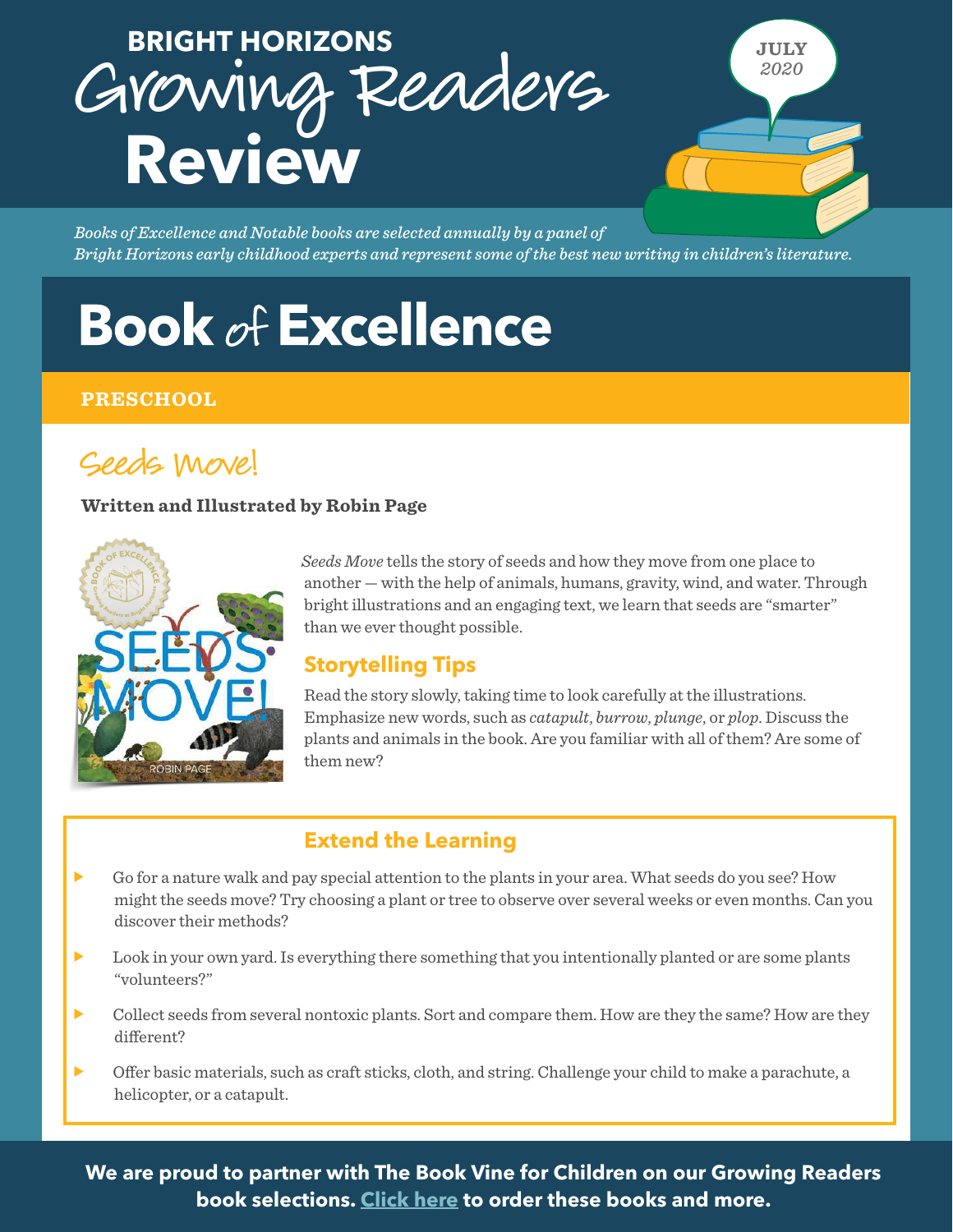# Notable Books

*Other great books we recommend.*

**Snap a photo to link to the** *Growing Readers*  **website for more book recommendations.**



#### **INFANT & TODDLER**

# A Little Book About Colors

#### **Written by Leo Lionni; Illustrated by Leo Lionni and Jan Gerardi**

Part of a new series based on the iconic work of author-illustrator Leo Lionni, *A Little Book About Colors*  offers a fresh, engaging look at colors for the youngest reader.

## **Storytelling Tips**

Find a few props from the story, such as an orange, a dandelion, or grapes. Share these with your child as you read.



# **Extend the Learning**

- Go on a color hunt. Show your child an example of a specific color. Walk through your home and find other objects of the same hue.
- Show your child an orange and a lemon. Slice the two fruits, showing your child the similarities (peels, membranes, and segments) and the differences (color, scent, taste).
- Dip dandelions in paint or ink and press on paper to make a dandelion print.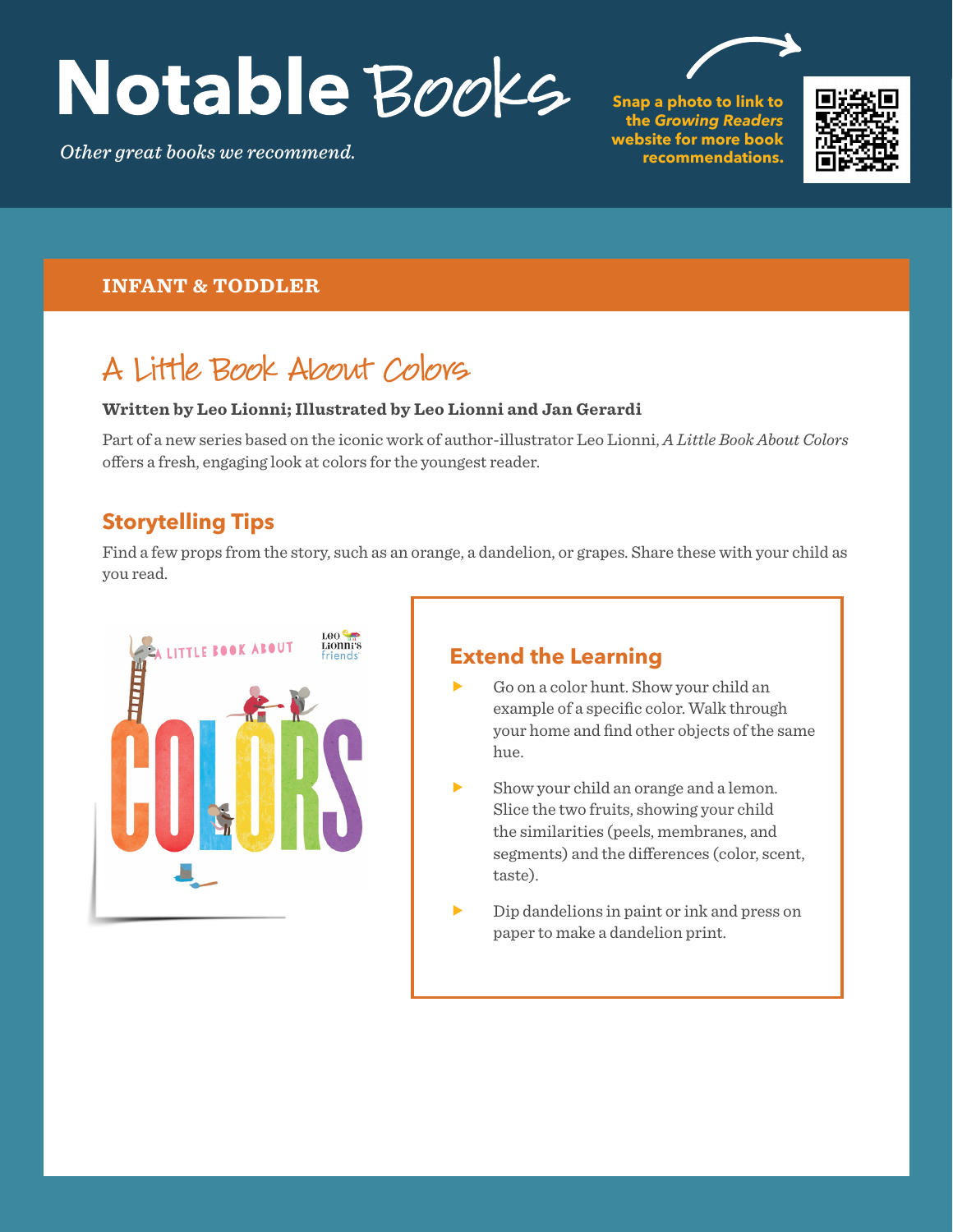#### **PRESCHOOL**

# The New Neighbors

#### **Written and Illustrated by Sarah McIntyre**

Uh oh. Rats have moved in. They're big, dirty, smelly, thieving, and dangerous. At least that's what the other animals believe. But what's really true? Find out in this hilarious, rollicking tale.

## **Storytelling Tips**

Give this story a "close" read, looking at the pictures carefully. Point out the end papers, which feature the rabbits Jake, Oscar, Rosie, Piper, and Clovis.

Use open-ended comments and questions to discuss the story with your child: "I wonder why everyone was so afraid of the rats." "What would you do if you were them?" "Have you ever been nervous about meeting someone, but loved them once you got to know them?" "Have you ever been the new person everyone was looking at and wondering about? What did you do to help people understand you?"

Point out the text. Most of it runs from left to right, but some of it is slanted and some of it is in quotation bubbles. Also, notice changes in font and text size.



## **Extend the Learning**

- Make a list describing your neighbors. What do you know about them? What would you like to know? Think of one thing to do to get to know your neighbors better. Deliver notes, flowers, or cookies. Offer to walk your neighbor's dog or invite your neighbor over for dessert or game night (depending on current conditions, of course).
- f Point out the adjectives in the story, big, dirty, smelly, thieving, and dangerous. Adjectives help us describe people, places, or things. Ask your child to help you come up with some positive adjectives to describe the rats and write them down.
- f Show your child a ball of yarn or string. Discuss how one little string is very small, but when you wind the string up, it becomes a much larger ball. The story the animals told about the rats became bigger and bigger, but none of it was true or based on fact. Discuss the idea that if we're not sure about the truth, it's best to ask the people who are most likely to know.
- Make a "story stretcher." Offer a simple beginning, such as, "Once there was a tiny boy who lived in an old watering can…" Take turns adding a few lines to the story to see where it goes. How many turns can you take before you run out of ideas?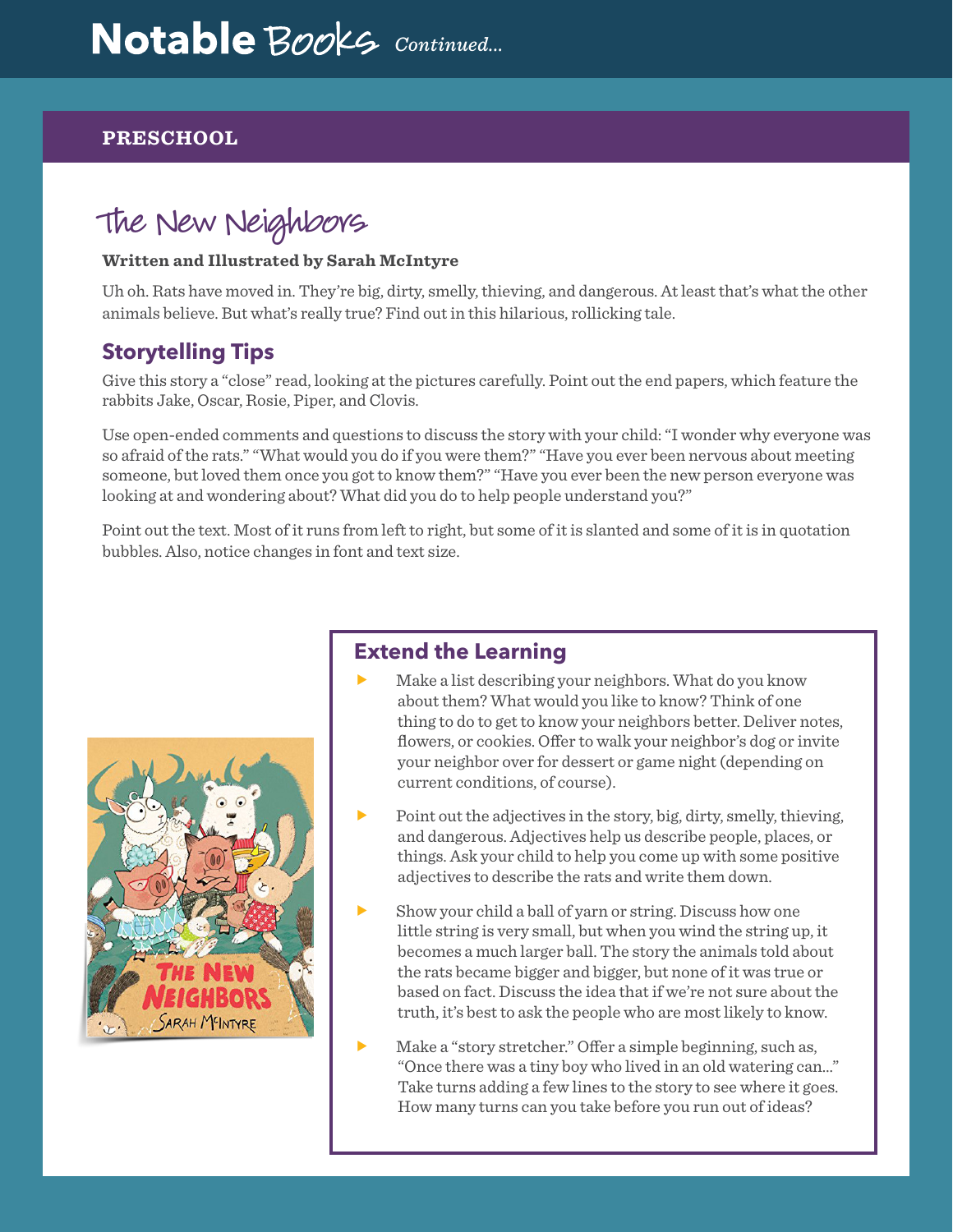## **SCHOOL-AGE (K-2)**

# Make a Wish Henry Bear

#### **Written and illustrated by Liam Francis Walsh**

On Henry's birthday, he wishes that his parents were more fun. Be careful what you wish for, Henry! Now his parents feed him nothing but chocolate cake, keep him up all night, and get him into trouble with his teacher!

# **Storytelling Tips**

Look at the cover art. Does it give you any clues about the story? What might the story be about?

On page three, the artist shows Henry from an aerial perspective. Why did he do that? Notice how the artist made objects in the foreground larger than objects in the background. Point out the artist's limited color palette throughout the book (mostly brown, red, blue, yellow, and green).

Discuss the story. Ask your child what stood out or what she remembers most. Ask thoughtful questions, e.g., "What might have happened if Marjani hadn't brought the cupcake? What have you wished for on your birthday before?"



## **Extend the Learning**

- The author lives in Ticino. Switzerland, a setting that provided inspiration for the illustrations. Locate Switzerland and do an internet search to learn more.
- Write a letter to the author at [liamfranciswalsh.com.](http://www.liamfranciswalsh.com)
- f Ask your child what rules he'd make or change if he was in charge of the world. What would he eat everyday if he could? When would he go to bed?
- f Bake a cake, go for a bike ride, or watch a movie together.